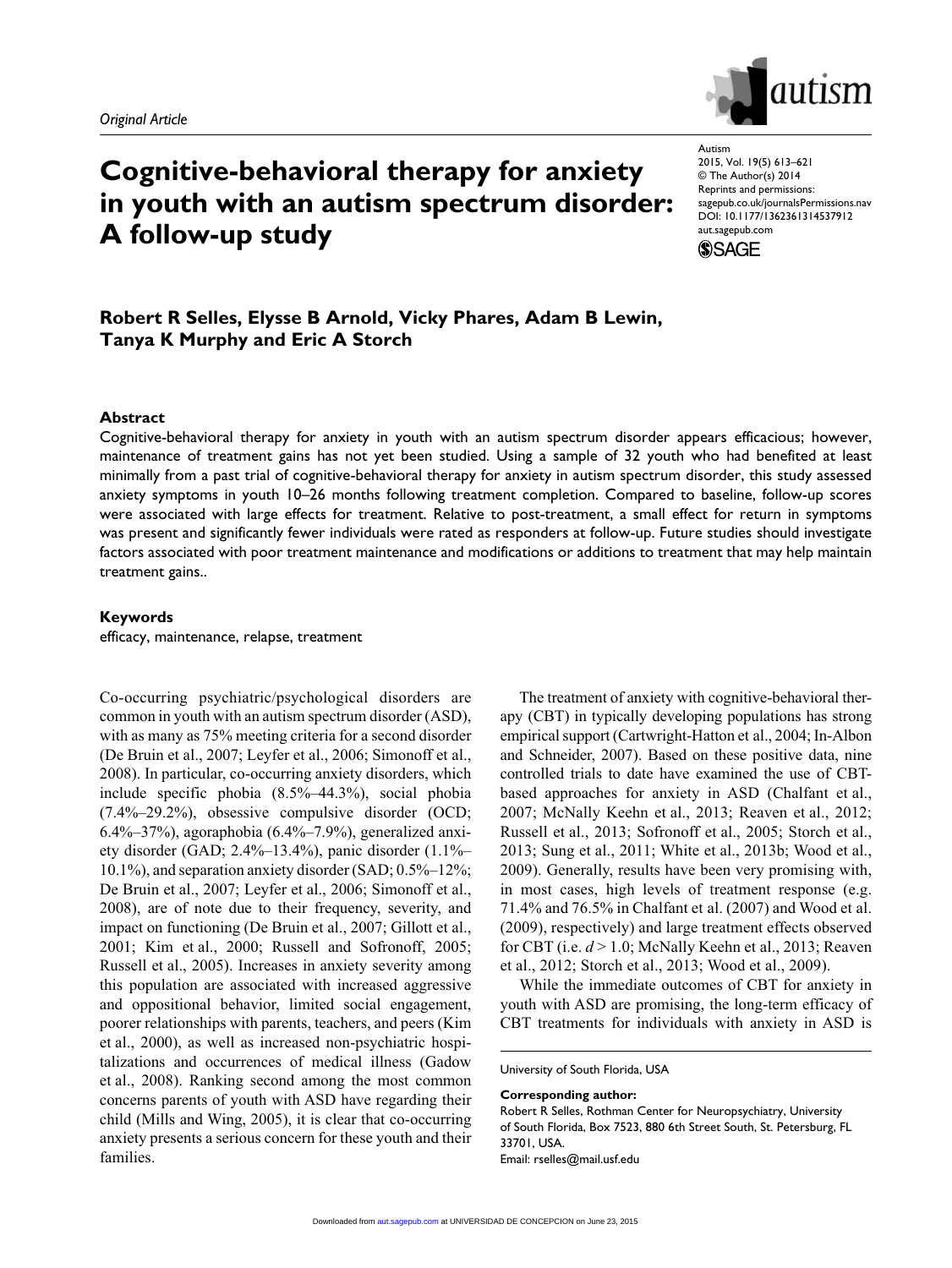currently unknown. On the one hand, CBT for anxiety in neurotypical youth is highly durable, with studies generally finding non-significant differences between post-treatment and follow-up, as well as large treatment effects when compared to baseline (Barrett et al., 2005; Kendall, 1994; Spence et al., 2006, 2011; Sportel et al., 2013). For example, in Spence et al. (2006), remission of primary anxiety diagnosis increased from 55% (*n* = 27) at post-treatment to 63% at 1-year follow-up ( $n = 31$ ). Longer-term follow-ups at various intervals up to 14 years following treatment end have found similar results, suggesting gains made during CBT are robust and stable over time (Durham et al., 2003; Garcia-Lopez et al., 2006; O'Leary et al., 2009; Rufer et al., 2005). Although data are limited, preliminary evidence from controlled trials for anxiety in ASD suggests maintenance of treatment gains up to 6 months post-treatment (Reaven et al., 2012; Sofronoff et al., 2005; Storch et al., 2013; Wood et al., 2009).

Cognitive-behavioral interventions are time- and costintensive for both patients and practitioners, so determining the extent of treatment maintenance is an important component of deciding the true effectiveness of a treatment. If treatment gains were maintained well after treatment conclusion, this would add significant validity to the usefulness of this treatment approach. If, however, they were not, it would be important for researchers to determine what factors may have contributed to relapse and how the treatment could be modified or supported to improve its longterm outcomes. Therefore, the current study intended to determine the maintenance of treatment gains of responders (i.e. youth who demonstrated at least minimal improvement in symptoms) to a CBT protocol for anxiety in ASD at a 10- to 26-month follow-up. First, this study aimed to evaluate the robustness of treatment gains still present in the sample at follow-up when scores were compared to initial baseline ratings. Second, the extent that gains have been maintained until follow-up was examined by comparing follow-up scores to youth's ratings at post-treatment.

# **Method**

#### *Participants*

Following approval by the local institutional review board (IRB), youth were recruited from a pool of participants who had previously provided written parent consent and child assent for participation in one of three IRB-approved, funded studies. For inclusion in any of the initial treatment trials, participants met criteria for a diagnosis of autistic disorder, Asperger's syndrome, or pervasive developmental disorder–not otherwise specified, as defined by the *Diagnostic and Statistical Manual of Mental Disorders* (4th ed., text rev.; DSM-IV-TR; APA, 2000), had a primary anxiety diagnosis of either SAD, GAD, social phobia, or OCD, had an  $IQ > 70$  on a standardized test, and had stable medication (if applicable) for 8 weeks

(antipsychotics) or 12 weeks (antidepressants) before study enrollment. Furthermore, participants were excluded if they displayed suicidal behaviors within the 6 months prior to treatment start or if they had histories of bipolar, schizophrenia, or schizoaffective disorders. Initial treatment eligibility was established at screening procedures by a trained independent evaluator as described below.

All participants received a 16-session, 60- to 90-min, family-based CBT treatment protocol, either the *Behavioral Interventions for Anxiety in Children with Autism* (BIACA; Wood and Drahota, 2005; Wood et al., 2009) or the slightly modified adolescent version *Anxiety-Focused Interventions for Youth with Autism* (AFIYA; Ehrenreich et al., 2009). While the initial studies included control conditions (treatment as usual (TAU) or waitlist (WL)), all participants received CBT following completion of TAU/WL, and therefore, participants from both treatment arms were included.

For inclusion in the current study, participants must have demonstrated some level of treatment response (i.e. be rated as minimally, much, or very much improved on the Clinical Global Impression–Improvement (CGI-Improvement; Guy, 1976) and have completed study procedures between 10 and 26 months prior to the follow-up assessment. While the inclusion of participants who did not demonstrate a treatment response in the original studies may have provided a control condition, they were excluded from this study for two reasons: (a) this study was interested in evaluating the maintenance of treatment gains, which suggests that individuals must have demonstrated at least partial response to treatment and (b) individuals who did not respond to the initial treatment were immediately removed from the initial study and referred for additional treatment services. Youth who achieved at least minimal improvement were included because it was hypothesized that these youth gained some benefit from treatment and could, over time, continue to improve. In total, 45 participants were identified for recruitment. Of those recruited, 8.89% (*n* = 4) declined to participate and  $20\%$  ( $n = 9$ ) could not be reached and/or scheduled. All together, 32 youth ( $M =$ 12.13,  $SD = 2.27$ , range: 8–16 years old) consented and completed study procedures (see Table 1 for demographics). When compared to individuals who participated in the follow-up interview, youth lost to follow-up did not significantly differ at post-treatment on the Pediatric Anxiety Rating Scale (PARS; RUPP, 2002), *t*(41) =  $-0.08$ ,  $p = 0.94$ , or in rating of treatment improvement  $(\chi^2 = 0.08, p = 0.96)$ . No direct compensation for participation was provided.

## *Materials*

Initial screening for diagnosis of an ASD was completed using combined data from the Autism Diagnosis Interview– Revised (ADI-R; Le Couteur et al., 2003; Lord et al.,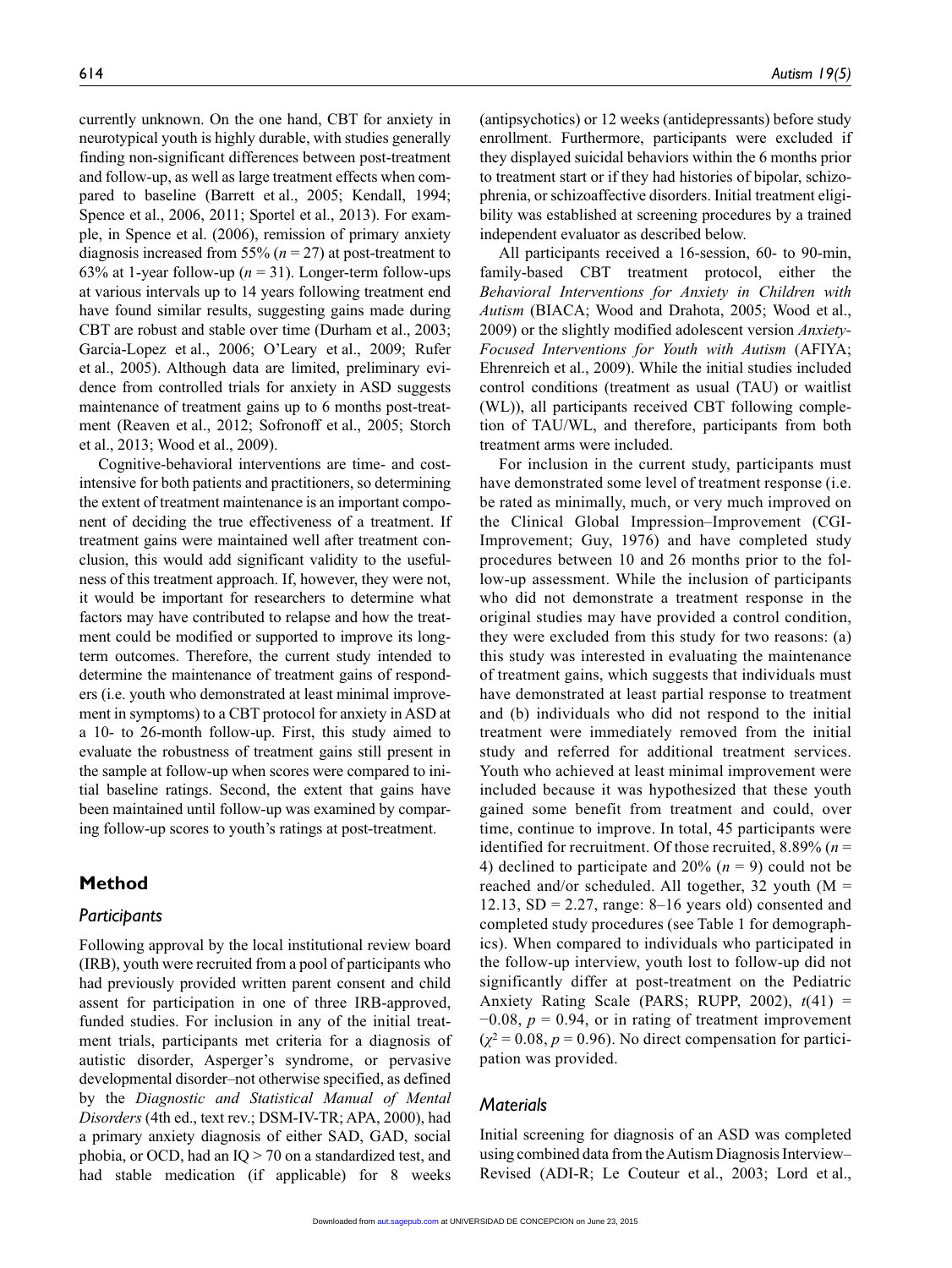|  | Table 1. Demographic and clinical information. |  |  |
|--|------------------------------------------------|--|--|
|--|------------------------------------------------|--|--|

| Measure                                    | n (%)     |
|--------------------------------------------|-----------|
| Child sex (male)                           | 24 (75.0) |
| Study type                                 |           |
| Pilot trial                                | 11(34.4)  |
| Child study                                | 19 (59.4) |
| Adolescent study                           | 2(6.3)    |
| Ethnicity/race                             |           |
| Caucasian                                  | 29 (90.6) |
| Latino/Hispanic                            | (3.1)     |
| Middle Eastern                             | (3.1)     |
| <b>Mixed Race</b>                          | (3.1)     |
| Primary ASD diagnosis                      |           |
| Autistic disorder                          | 11(34.4)  |
| Asperger's syndrome                        | 12 (37.5) |
| PDD-NOS                                    | 9(28.1)   |
| Primary anxiety diagnosis                  |           |
| SAD                                        | 2(6.3)    |
| Social phobia                              | 12 (37.5) |
| GAD                                        | 13 (40.6) |
| <b>OCD</b>                                 | 5(15.6)   |
| Post-treatment response status             |           |
| Minimally improved                         | 5 (15.6)  |
| Much improved                              | 16 (50.0) |
| Very much improved                         | 11(34.4)  |
| Interim treatment                          |           |
| On medications                             | 21(67.7)  |
| Anxiety-focused psychotherapy              | 4(12.5)   |
| General psychotherapy                      | 10(32.3)  |
| Social skills training                     | 6(18.8)   |
| Occupational, physical, and speech therapy | 11(34.4)  |
| In-school assistance                       | 10(31.3)  |
|                                            |           |

ASD: autism spectrum disorder; GAD: generalized anxiety disorder; SAD: separation anxiety disorder; OCD: obsessive compulsive disorder; PDD-NOS: pervasive developmental disorder–not otherwise specified.

1994) and the Autism Diagnostic Observation Schedule (ADOS; Lord et al., 2000, 2001) as is recommended (Le Couteur et al., 2003, 2008), and diagnosis of anxiety disorders was established using the Anxiety Disorders Interview Schedule for DSM-IV (ADIS; Silverman and Albano, 1996). Anxiety severity was evaluated using reports from both child and parent for the: (a) the ADIS Clinician Severity Ratings (CSRs), scored from 0 (absent) to 8 (extremely severe); (b) the PARS; and (c) the Clinical Global Impression–Severity Scale (CGI-Severity; Guy, 1976). At post-treatment, treatment response was evaluated using the CGI-Improvement Scales (Guy, 1976) and diagnostic remission was evaluated using the ADIS (CSR  $\leq$  4 indicated diagnostic remission). See the initial treatment studies for detailed procedures and psychometrics.

This study re-evaluated anxiety symptoms at follow-up using the ADIS, PARS, CGI-Severity, and CGI-Improvement. Only diagnoses endorsed at baseline were re-evaluated on the ADIS. Considering that parent report typically demonstrates better agreement with clinicians than child report and youth with ASD often lack insight into anxiety symptoms (Storch et al., 2012), only parent report of symptoms was collected at follow-up; however, final CSR ratings were still made by the clinician. Regarding improvement, CGI-Improvement ratings were based on comparison to baseline in order to maximize comparability of time points. A brief interview based on the Service Assessment for Children and Adolescents– Service Use Scale (Horwitz et al., 2001) was used to assess treatment obtained during the interim period.

#### *Procedure*

All research procedures were reviewed and approved by the local IRB. All evaluators were extensively trained on the administration of clinician-rated measures (e.g. ADIS, PARS, CGI-Improvement, CGI-Severity), including instructional didactics, extensive observation of administrations by certified raters, supervised administration of the measures, and completion of reliability tapes. Prior to involvement in the current study, all parents provided written informed consent. Because children were not involved in this aspect of the study, child assent was not required. As part of the initial CBT study, an independent evaluator administered and collected the relevant measures at baseline and post-treatment, which were used for comparison of treatment maintenance at follow-up. The post-CBT treatment measure of those initially enrolled to the TAU condition served as their baseline measure.

Participants were contacted by the first author (R.R.S.) regarding their participation in this study, between 10 and 26 months following completion of CBT. For all willing participants, assessments were administered and collected in person by the evaluator; however, individuals not available to complete the assessment in person were administered the clinician-rated assessments by phone. The inclusion of telephone assessments provided flexibility for participants and should not have reduced the accuracy of outcome measures (Lyneham and Rapee, 2005).

#### *Data analysis*

Power analysis determined that given a sample of  $N = 32$ , power of 0.80 ( $\alpha$  = 0.05) would be present to detect "medium" size (continuous comparisons:  $d > 0.51$ ; categorical comparisons:  $d > 0.49$ ) effects. For the first aim, which examined the treatment effect present at follow-up, a medium size effect would indicate youth demonstrated clinically meaningful decrease in symptom severity. Given that initial treatment effects were large  $(d > 1.0)$ , for the second aim, which examined the extent that treatment gains were maintained at follow-up compared to posttreatment, a medium effect would represent a concerning return of symptoms or decrease in the value of treatment.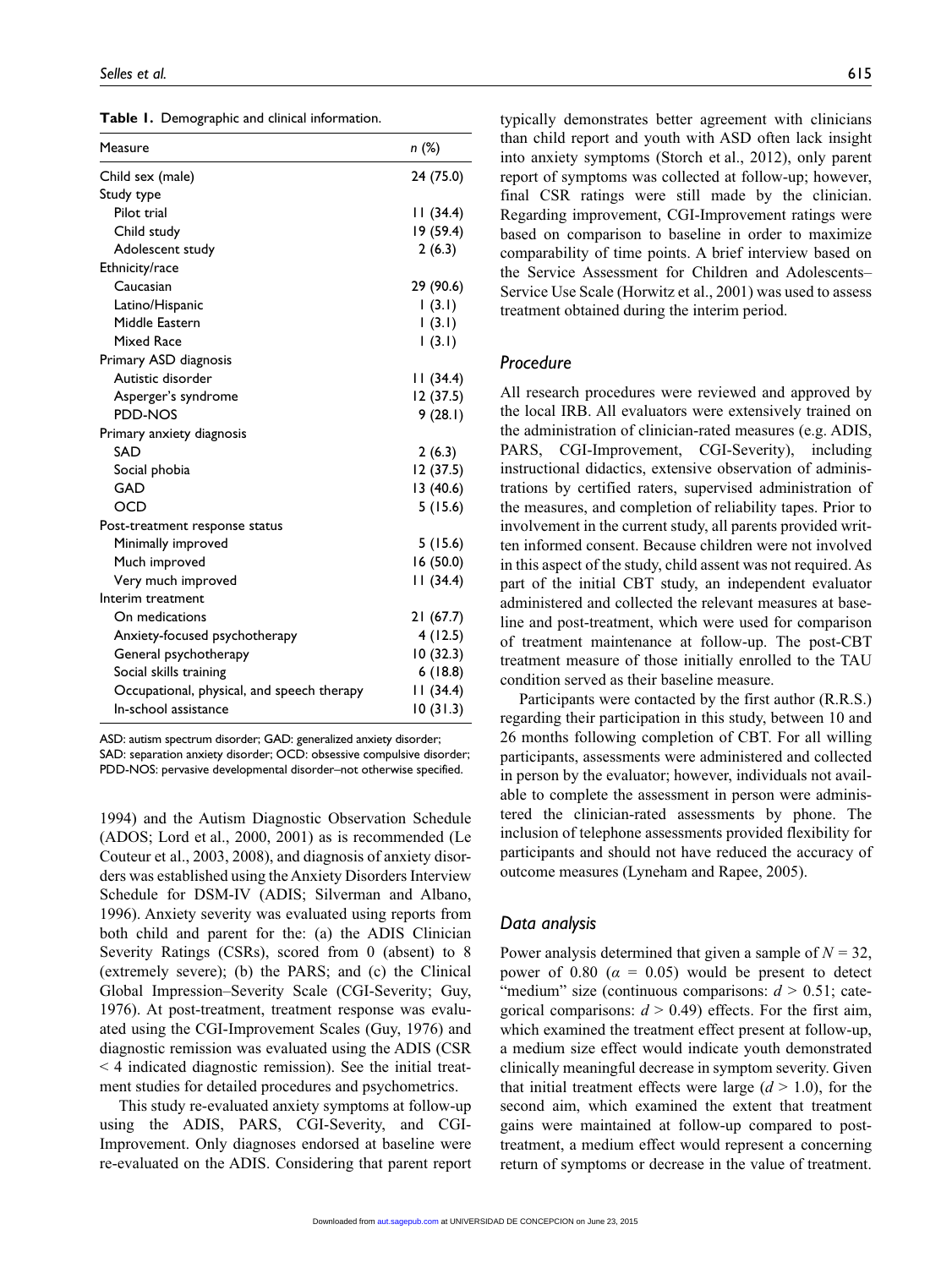|                    | Baseline, mean <sup>a</sup><br>(SD) | Post-treatment.<br>mean <sup>a</sup> (SD) | Follow-up, mean<br>(SD) | Baseline vs<br>follow-up |      | Post-treatment<br>vs follow-up |         |
|--------------------|-------------------------------------|-------------------------------------------|-------------------------|--------------------------|------|--------------------------------|---------|
|                    |                                     |                                           |                         | z                        |      | z                              |         |
| CGI-Severity       | 3.69(0.59)                          | 2.50(0.67)                                | 2.56(0.95)              | $4.28**$                 | 0.76 | $-0.23$                        | $-0.04$ |
| <b>Primary CSR</b> | 5.44 (0.80)                         | 2.97(2.16)                                | 3.00(2.37)              | 4.39**                   | 0.78 | $-0.03$                        | $-0.01$ |
|                    |                                     |                                           |                         |                          | d    |                                | d       |
| PARS (5 items)     | 16.41(2.07)                         | 11.19(3.55)                               | 12.56 (4.89)            | $5.09**$                 | 1.03 | $-1.58$                        | $-0.32$ |
| Total anxiety CSR  | 14.84(6.00)                         | 7.69(4.79)                                | 8.50(5.89)              | $6.41**$                 | 1.07 | $-0.77$                        | $-0.15$ |

**Table 2.** Comparisons for baseline, post-treatment, and follow-up on continuous measures of symptom severity.

CGI-Severity: Clinical Global Impression–Severity; CSR: Clinician Severity Rating; PARS: Pediatric Anxiety Rating Scale.

a Baseline and post-treatment outcomes are presented in for a subset of youth.

\*\* *p* < 0.001; \**p* < 0.01.

Dependent samples *t-*tests were used to compare scores on continuous and normally distributed measures of anxiety severity (summed total of CSRs for all anxiety diagnoses; PARS), while Wilcoxon signed-rank tests were used to compare scores on measures of anxiety severity with nonnormal distributions (CSR from the primary anxiety diagnosis; CGI-Severity). For categorical measures of improvement (remission of primary anxiety diagnosis; treatment response), McNemar's chi-square test was used as it is recommended for testing the equivalence of dependent groups (McNemar, 1947).

In order to capture and evaluate individual change over the follow-up period, participants' scores at follow-up were compared to post-treatment and rated as either more severe (0), comparable (1), or less severe (2) on the CGI-Severity (> 1-point difference indicated change), CGI-Improvement  $(> 1$ -point difference indicated change), PARS  $(> 2$ -point difference indicated change), and total CSR for all anxiety disorders (> 25% difference indicated change). Summed together, change scores ranged from 0 (more severe on all scales) to 8 (less severe on all scales), with a sum score of 0–2 indicating symptom relapse/reduction in treatment gains, 3–5 indicating maintenance of treatment gains, and 6–8 indicating further improvement of treatment gains. Combined change scores were chosen, rather than scores on a single scale, in order to broadly capture the trajectory of youth over the follow-up period.

# **Results**

#### *Baseline comparison*

Follow-up data were compared to baseline data to determine the magnitude and significance of the treatment effects 10–26 months ( $M = 17.16$  months; SD = 4.32) following treatment completion. Results suggest that treatment effects were robust with large reductions in anxiety severity on all measures, including the PARS  $(t(31) = 5.09$ , *p* < 0.001, *d* = 1.03), CGI-Severity (*z*(31) = 4.28, *p* < 0.001,

*r* = 0.76), primary anxiety CSR (*z*(31) = 4.39, *p* < 0.001, *r*  $= 0.78$ ), and total anxiety CSR ( $t(31) = 6.41$ ,  $p < 0.001$ ,  $d =$ 1.07; see Table 2 and Figure 1). Based on clinician ratings on the CGI-Improvement,  $53\%$  ( $n = 17$ ) of the sample was considered treatment responders at follow-up, though an additional 25%  $(n = 8)$  was rated as minimally improved, with 19% ( $n = 6$ ) rated as demonstrating no change from baseline, and  $3\%$  ( $n = 1$ ) reporting minimally worse symptoms at follow-up. In addition, approximately  $47\%$  ( $n =$ 15) of the total sample had demonstrated remission of their primary anxiety disorder as determined at baseline.

#### *Post-treatment comparison*

Follow-up data were compared to post-treatment data to determine the extent to which treatment gains were maintained or had returned at 10–26 months following completion. Results suggest that treatment gains were generally well-maintained, although not for all participants. In particular, scores on the CGI-Severity  $(z(31) = -0.23, p =$ 0.82,  $d = -0.07$ ), and the ADIS CSR for primary anxiety (*z*(31) = −0.03, *p* = 0.98, *d* = −0.01) suggested full maintenance of treatment gains. Scores on total anxiety CSR  $(t(31) = -0.77, p = 0.44, d = -0.15)$  and the PARS  $(t(31) =$ −1.58, *p* = 0.12, *d* = −0.32) indicated a small effect toward symptom relapse (see Table 2 and Figure 1).

Categorical measures of improvement suggested that on average treatment gains were well-maintained, but that a considerable group of participants experienced symptom relapse. The number of individuals demonstrating remission of their primary anxiety diagnosis did not differ from post-treatment to follow-up (47% vs 47%); however, a number of participants changed status between time points with  $22\%$  ( $n = 7$ ), experiencing a return of their primary anxiety diagnosis, and 22% (*n* = 7), demonstrating remission of their primary anxiety diagnosis during the follow-up period (see Figure 2). Regarding response status, the percentage of individuals deemed treatment responders was significantly less at follow-up as compared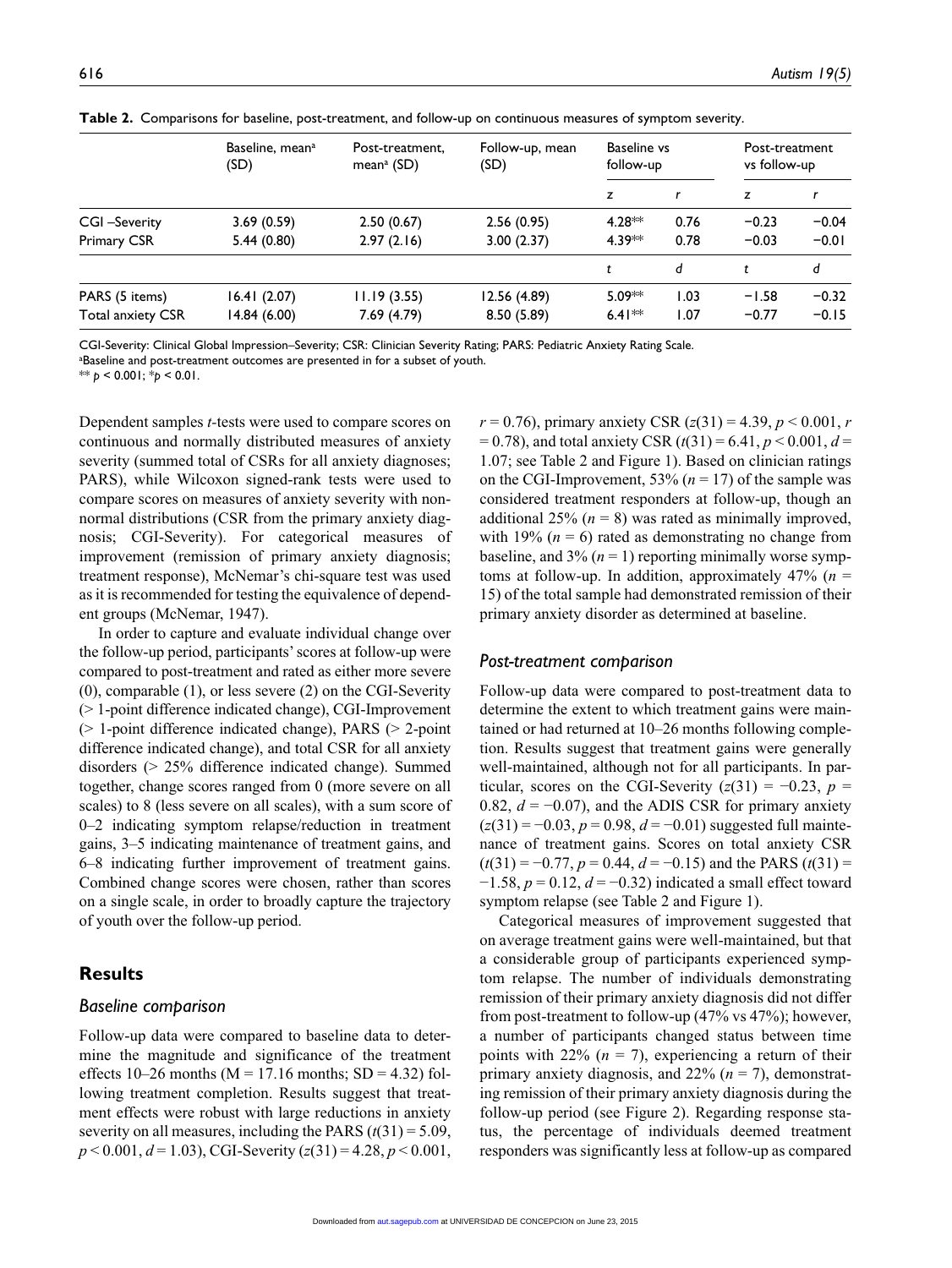

**Figure 1.** Change in anxiety symptom severity across treatment and follow-up. PARS: Pediatric Anxiety Rating Scale; CSR: Clinician Severity Rating; CGI*-*Severity: Clinical Global Impressions–Severity Scale.



**Figure 2.** Composition of the status of primary anxiety diagnosis at post-treatment and follow-up.

to post-treatment (84% vs 53%; McNemar  $\chi^2 = 5.56$ ,  $p = 0.03$ ). All together, 44% ( $n = 14$ ) of participants were rated as having reductions in treatment gains, 38% (*n* = 12) demonstrated maintenance of treatment gains, and 19% (*n* = 6) demonstrated continued improvement of treatment gains. Maintenance status did not appear related to post-treatment response (see Figure 3).

# **Discussion**

This study examined the maintenance of CBT gains for anxiety in youth with ASD 10–26 months following the completion of treatment. Initial investigations have established CBT as a probably efficacious acute treatment for anxiety disorders in youth with ASD (e.g. Reaven et al., 2012; Storch et al., 2013); however, maintenance of treatment gains beyond 6-months had not yet been examined. This study found treatment improvement from CBT to be relatively well-maintained over time, but to a lesser extent



**Figure 3.** Composition of individual ratings of treatment response at post-treatment and treatment maintenance at follow-up. Ratings of treatment response at post-treatment are based on CGI-Improvement ratings. Treatment-maintenance at follow-up is based on changes in scores on the Anxiety Disorders Interview Schedule, Pediatric Anxiety Rating Scale, CGI-Severity Scale, and CGI-Improvement Scale between posttreatment and follow-up. CGI: Clinical Global Impression.

than observed in follow-up data of CBT in neurotypical populations (e.g. Barrett et al., 2005; Spence et al., 2006). In support of the maintenance of CBT for anxiety in youth with ASD, the study found that (a) on average, youth's anxiety ratings were relatively similar between follow-up and post-treatment, demonstrating a minimal decline in overall improvement; (b) on average, severity levels, and improvement scores at follow-up were significantly different from baseline, indicating that on average a large effect for treatment was still present; and (c) individually, the majority of individuals had either comparable or further improvement from post-treatment. However, these results are tempered by the fact that: (a) significantly less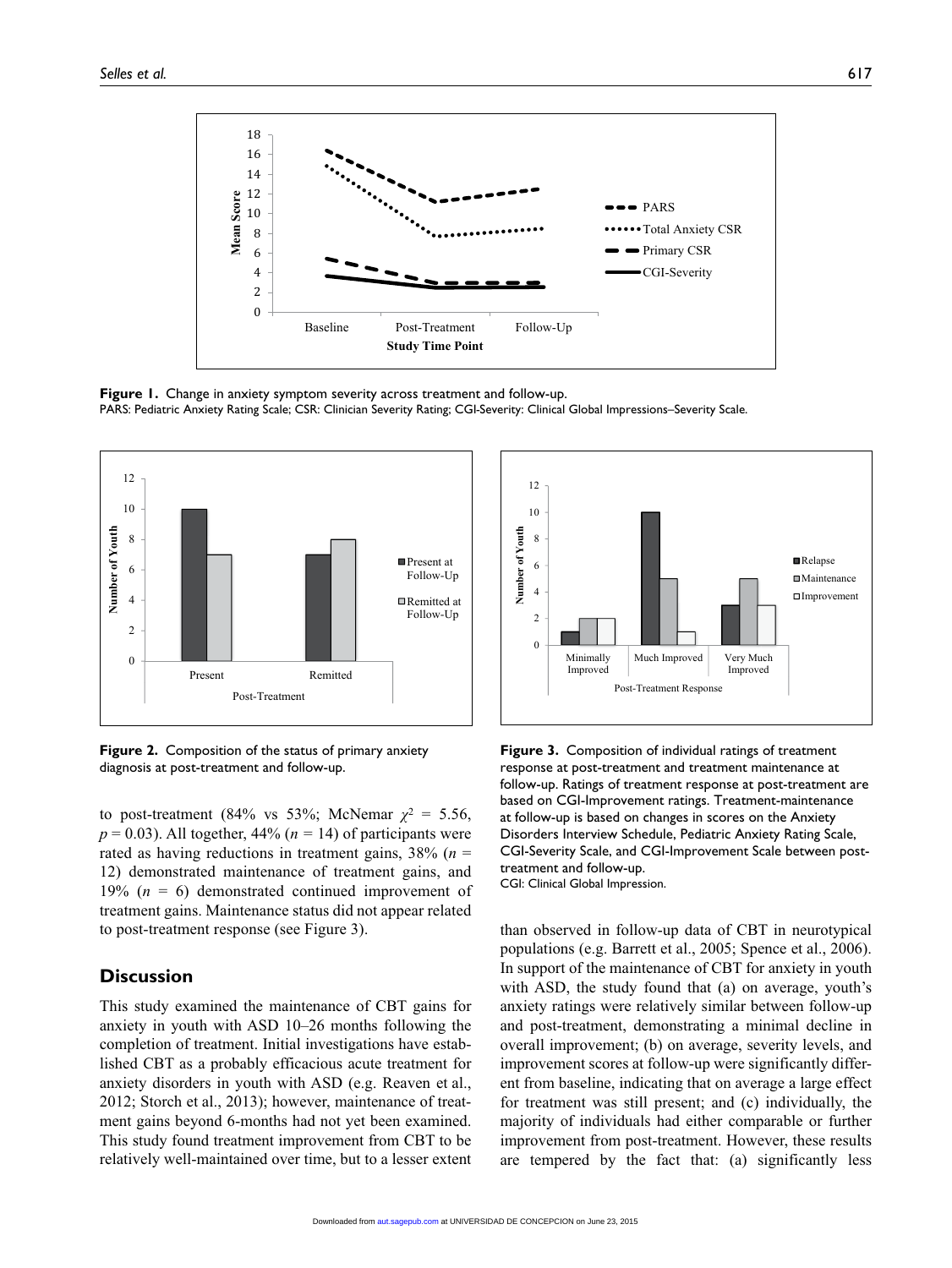individuals were rated as treatment responders at followup as compared to baseline and (b) a sizable minority demonstrated some level of symptom relapse.

The results of this study provide some initial support for the durability of CBT for anxiety in ASD and suggest that CBT may be a particularly promising treatment option for this population. In comparison, other psychosocial treatment approaches for youth with ASD, such as social skills interventions, have not been particularly successful in maintaining treatment gains at follow-up, with symptom levels returning to baseline as short as 2 months after treatment end (Hwang and Hughes, 2000; Rao et al., 2008; Warren et al., 2011). Furthermore, when compared to psychotropic medications aimed at reducing anxiety, to which youth with ASD may be at an increased risk for adverse side effects (Vahabzadeh et al., 2013), in neurotypical populations CBT is a low-risk treatment and is generally acceptable to families (Patel and Simpson, 2010; Stevens et al., 2009). Yet, despite the promising nature of the overall results, categorical data from this study suggest that when compared to neurotypical follow-up studies, a slightly larger portion of this sample did not fully maintain treatment gains. In addition, changes in individual status of response and remission, in both positive and negative directions, were common (see Figures 2 and 3).

Several factors may account for variation in individual maintenance of treatment gains. First, primary anxiety diagnosis, anxiety severity, and the number of cooccurring anxiety disorders could play a role in a youth's likelihood to maintain symptoms. For example, individuals with multiple diagnoses may have a larger number of target symptoms and therefore, despite improvements, still have more residual symptoms at post-treatment than those with a single diagnosis. The nature of anxiety within individuals with ASD may also be of importance. While individuals with ASD experience comparable anxiety severity to neurotypical youth (Russell and Sofronoff, 2005), the extent to which the youth's ASD diagnosis and anxiety symptoms are related varies (Wood and Gadow, 2010). Hypothetically, individuals who experience clear neurotypical-like anxiety symptoms could be demonstrating better treatment maintenance than youth with overlapping anxiety and autism symptoms (e.g. anxiety due to rigidity, sensory sensitivity, social deficits; Green et al., 2011; Spiker et al., 2011; Zandt et al., 2007). Similarly, considering the wide range of deficits, symptoms, and levels of functioning observed in youth with ASD, individuals may have presented with different barriers to successful maintenance of treatment. For example, the extent to which social, communication, and/or cognitive deficits are present may play a part in treatment maintenance, as well as the extent and severity of attention deficits.

Given that many individuals obtained treatment during the interim period, these variables may also have had an impact on the likelihood of treatment response. On the one hand, if effective, additional care may support individuals in maintaining their treatment gains; however, if not effective, its obtainment may be associated with individuals who were not successful in maintaining treatment gains. Another potential impact on course could be the presence or onset of a non-anxiety psychiatric disorder (e.g. depressive disorder, disruptive behavior disorder) during or following therapy. As this study only evaluated participants for disorders endorsed at the baseline time point, it is unclear what percentage of individuals developed other conditions during the follow-up period. Considering many youth were entering adolescence during the follow-up period, onset of a depressive disorder could be possible (Lewinsohn et al., 1994) and may have impacted the treatment gains made by youth. Finally, the extent of family accommodation of anxiety (Merlo et al., 2009), level of insight (Himle et al., 2006), and treatment dose/adherence (Glenn et al., 2013) may play a role in treatment maintenance in youth with ASD, as these variables have been associated with treatment outcome of CBT for neurotypical youth.

Several limitations of this study should be noted. First, the study included a relatively small and ethnically/ geographically homogenous sample. Therefore, generalizability of these data may be limited. Second, the sample was self-selected, in that individuals who agreed to participate may be different (e.g. better maintainers) than those who declined or could not be reached, although the data comparing those who participated in the follow-up assessment versus those lost to follow-up did not suggest this was the case. Third, in contrast to the baseline and post-treatment assessments, only parent report was obtained at the follow-up assessment. This did not take into account the child's perspective regarding symptoms and therefore, may have slightly altered outcomes. However, previous research suggests that child report of symptoms is often poor, with clinicians more likely to base ratings off of parent report (Storch et al., 2012). Fourth, the assessors of this study differed from those originally used for ratings and were not blinded to participant history. However, use of different raters is typically considered a more stringent method, as it eliminates familiarity between the assessor and the participant, and as long as evaluators are well trained, blinding of evaluators does not appear to have a large impact on ratings (Lewin et al., 2012). Fifth, examination of the impact of interim characteristics (e.g. time to follow-up, other treatments) was not possible within this study due to the small sample size. Finally, this study is a naturalistic follow-up of treatment responders, and therefore lacks a control condition. As a result, the findings of this study may be due to other non-measured influences, including those mentioned above.

While this study provides valuable information on the maintenance of CBT for anxiety in youth with ASD, future research would be beneficial in further examining this treatment and this population. Study of possible predictors of treatment maintenance may provide additional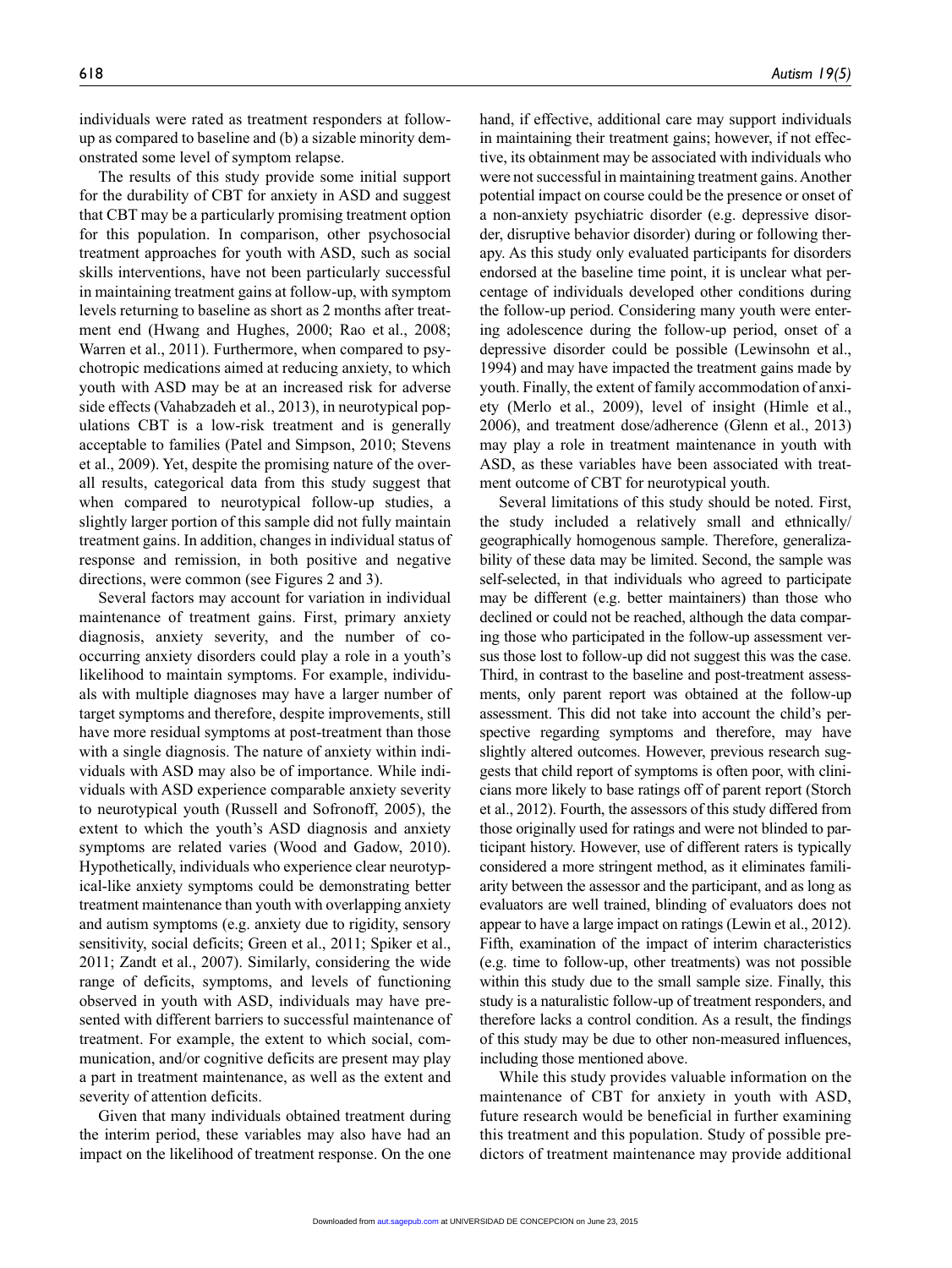information on what participants may be at risk for symptom relapse. In particular, factors related to ASD diagnosis (e.g. the relationship between anxiety and core ASD symptoms, level of functioning), the level of family accommodation, insight, treatment compliance, the presence and severity of attention deficit hyperactivity disorder (ADHD) symptoms or oppositional behavior, time to follow-up, and frequency/type of interim treatments, may be worth investigating. Second, attempts to improve maintenance of treatment gains should be made both within the context of treatment, as well as during the interim period. Within the context of treatment, future research should examine whether adding or removing ASD modifications and modifying/bolstering relapse prevention material influences how well treatment gains are maintained. In addition, the use of a modified time schedule that allows for treatment fading (Eyberg et al., 1998) and additional contact with participants (e.g. booster sessions; White et al., 2013a) have demonstrated empirical support in increasing maintenance of treatment gains in other psychological disorders and may hold similar promise for CBT for anxiety in youth with ASD. Finally, future CBT trials should consider extending the follow-up period for longer durations. This extended follow-up may provide additional information about the natural course of symptoms and reduce unexplained variance present in the current sample.

#### **Funding**

This research received no specific grant from any funding agency in the public, commercial, or not-for-profit sectors.

#### **References**

- APA (2000) *Diagnostic and Statistical Manual of Mental Disorders (DSM-IV-TR)*. 4th ed. Text revision. Washington, DC: APA.
- Barrett P, Farrell L, Dadds M, et al. (2005) Cognitive-behavioral family treatment of childhood obsessive-compulsive disorder: long-term follow-up and predictors of outcome. *Journal of the American Academy of Child and Adolescent Psychiatry* 44: 1005–1014.
- Cartwright-Hatton S, Roberts C, Chitsabesan P, et al. (2004) Systematic review of the efficacy of cognitive behaviour therapies for childhood and adolescent anxiety disorders. *British Journal of Clinical Psychology* 43: 421–436.
- Chalfant AM, Rapee R and Carroll L (2007) Treating anxiety disorders in children with high functioning autism spectrum disorders: a controlled trial. *Journal of Autism and Developmental Disorders* 37: 1842–1857.
- De Bruin EI, Ferdinand RF, Meester S, et al. (2007) High rates of psychiatric co-morbidity in PDD-NOS. *Journal of Autism and Developmental Disorders* 37: 877–886.
- Durham RC, Chambers JA, MacDonald RR, et al. (2003) Does cognitive-behavioural therapy influence the long-term outcome of generalized anxiety disorder? An 8–14 year follow-up of two clinical trials. *Psychological Medicine* 33: 499–509.
- Ehrenreich JT, Simpson G and Wood JJ (2009) *Anxiety-Focused Intervention for Youth with Autism: Manual for Adolescents Transitioning to Adulthood (Unpublished treatment manual)*. Coral Gables, FL: University of Miami.
- Eyberg SM, Edwards D, Boggs SR, et al. (1998) Maintaining the treatment effects of parent training: the role of booster sessions and other maintenance strategies. *Clinical Psychology: Science and Practice* 5: 544–554.
- Gadow KD, Devincent C and Schneider J (2008) Predictors of psychiatric symptoms in children with an autism spectrum disorder. *Journal of Autism and Developmental Disorders* 38: 1710–1720.
- Garcia-Lopez LJ, Olivares J, Beidel D, et al. (2006) Efficacy of three treatment protocols for adolescents with social anxiety disorder: a 5-year follow-up assessment. *Journal of Anxiety Disorders* 20: 175–191.
- Gillott A, Furniss F and Walter A (2001) Anxiety in highfunctioning children with autism. *Autism* 5: 277–286.
- Glenn D, Golinelli D, Rose RD, et al. (2013) Who gets the most out of cognitive behavioral therapy for anxiety disorders? The role of treatment dose and patient engagement. *Journal of Consulting and Clinical Psychology* 84(4): 639–349.
- Green SA, Ben-Sasson A, Soto TW, et al. (2011) Anxiety and sensory over-responsivity in toddlers with autism spectrum disorders: bidirectional effects across time. *Journal of Autism and Developmental Disorders* 42(6): 1112–1119.
- Guy W (1976) The Clinical Global Impressions Scale. In: Guy W (ed.) *ECDEU Assessment Manual for Psychopharmacology, Revised*. Rockville, MD: National Institute of Mental Health, pp. 218–222.
- Himle JA, Van Etten ML, Janeck AS, et al. (2006) Insight as a predictor of treatment outcome in behavioral group treatment for obsessive-compulsive disorder. *Cognitive Therapy and Research* 30: 661–666.
- Horwitz SM, Hoagwood K, Stiffman AR, et al. (2001) Reliability of the services assessment for children and adolescents. *Psychiatric Services* 52: 1088–1094.
- Hwang B and Hughes C (2000) The effects of social interactive training on early social communicative skills of children with autism. *Journal of Autism and Developmental Disorders* 30: 331–343.
- In-Albon T and Schneider S (2007) Psychotherapy of childhood anxiety disorders: a meta-analysis. *Psychotherapy and Psychosomatics* 76: 15–24.
- Kendall PC (1994) Treating anxiety disorders in children: results of a randomized clinical trial. *Journal of Consulting and Clinical Psychology* 62: 100–110.
- Kim JA, Szatmari P, Bryson SE, et al. (2000) The prevalence of anxiety and mood problems among children with autism and Asperger syndrome. *Autism* 4: 117–132.
- Le Couteur A, Haden G, Hammal D, et al. (2008) Diagnosing autism spectrum disorders in pre-school children using two standardised assessment instruments: the ADI-R and the ADOS. *Journal of Autism and Developmental Disorders* 38: 362–372.
- Le Couteur A, Lord C and Rutter M (2003) *The Autism Diagnostic Interview: Revised (ADI-R)*. Los Angeles, CA: Western Psychological Services.
- Lewin AB, Peris TS, De Nadai AS, et al. (2012) Agreement between therapists, parents, patients, and independent evaluators on clinical improvement in pediatric obsessive-compulsive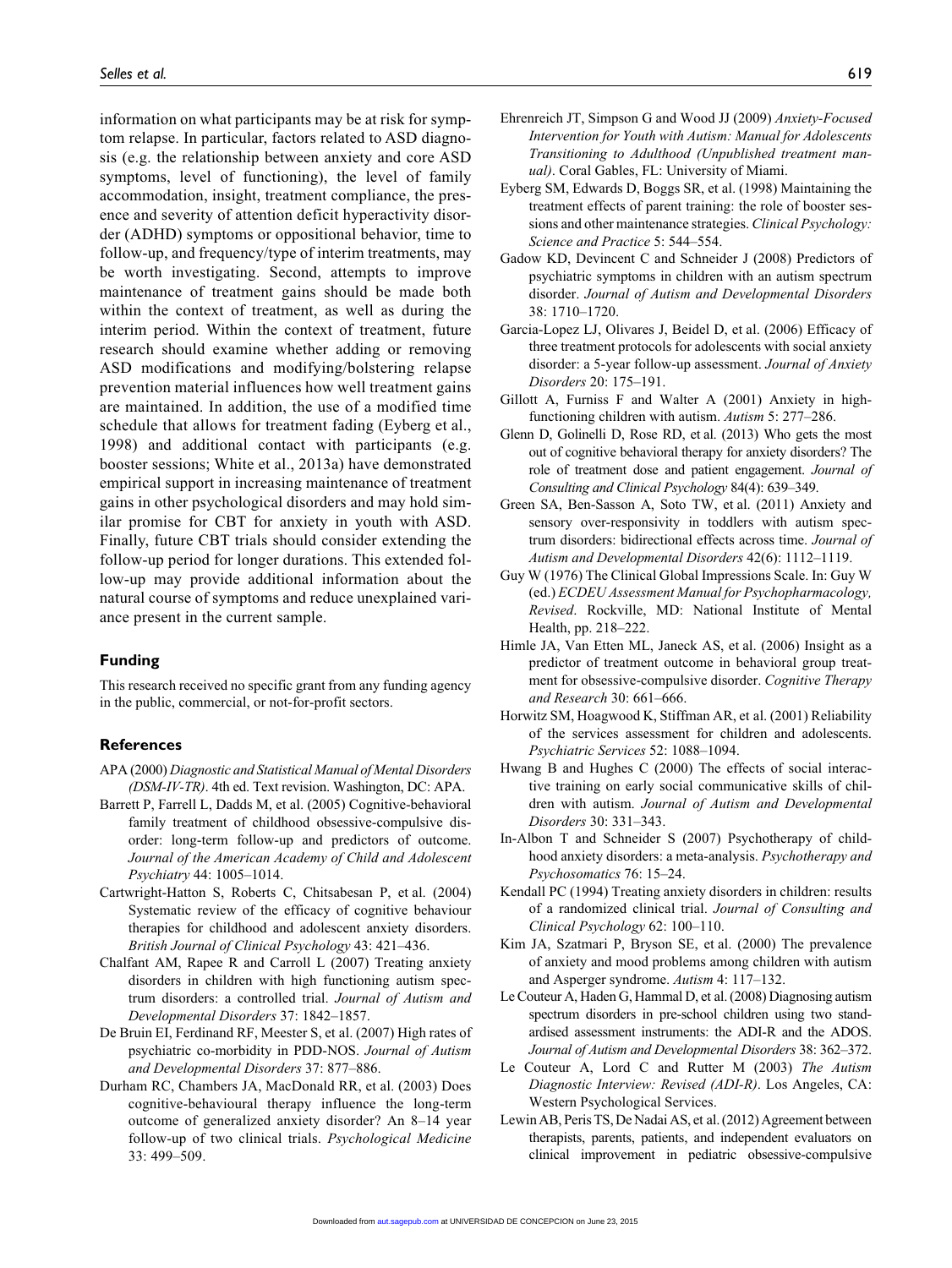disorder. *Journal of Consulting and Clinical Psychology* 80: 1103–1107.

- Lewinsohn PM, Clarke GN, Seeley JR, et al. (1994) Major depression in community adolescents: age at onset, episode duration, and time to recurrence. *Journal of the American Academy of Child and Adolescent Psychiatry* 33: 809–818.
- Leyfer OT, Folstein SE, Bacalman S, et al. (2006) Comorbid psychiatric disorders in children with autism: interview development and rates of disorders. *Journal of Autism and Developmental Disorders* 36: 849–861.
- Lord C, Risi S, Lambrecht L, et al. (2000) The autism diagnostic observation schedule-generic: a standard measure of social and communication deficits associated with the spectrum of autism. *Journal of Autism and Developmental Disorders* 30: 205–223.
- Lord C, Rutter M and Le Couteur A (1994) Autism Diagnostic Interview-Revised: a revised version of a diagnostic interview for caregivers of individuals with possible pervasive developmental disorders. *Journal of Autism and Developmental Disorders* 24: 659–685.
- Lord C, Rutter M, DiLavore PC, et al. (2001) *Autism Diagnostic Observation Schedule*. Los Angeles, CA: Western Psychological Services.
- Lyneham HJ and Rapee RM (2005) Agreement between telephone and in-person delivery of a structured interview for anxiety disorders in children. *Journal of the American Academy of Child and Adolescent Psychiatry* 44: 274–282.
- McNally Keehn RH, Lincoln AJ, Brown MZ, et al. (2013) The Coping Cat program for children with anxiety and autism spectrum disorder: a pilot randomized controlled trial. *Journal of Autism and Developmental Disorders* 43: 57–67.
- McNemar Q (1947) Note on the sampling error of the difference between correlated proportions or percentages. *Psychometrika* 12: 153–157.
- Merlo LJ, Lehmkuhl HD, Geffken GR, et al. (2009) Decreased family accommodation associated with improved therapy outcome in pediatric obsessive-compulsive disorder. *Journal of Consulting and Clinical Psychology* 77: 355–360.
- Mills R and Wing L (2005) *Researching Interventions in ASD and Priorities for Research: Surveying the Membership of the NAS*. London: National Autistic Society.
- O'Leary EM, Barrett P and Fjermestad KW (2009) Cognitivebehavioral family treatment for childhood obsessivecompulsive disorder: a 7-year follow-up study. *Journal of Anxiety Disorders* 23: 973–978.
- Patel SR and Simpson HB (2010) Patient preferences for OCD treatment. *Journal of Clinical Psychiatry* 71: 1434–1439.
- Rao PA, Beidel BC and Murray MJ (2008) Social skills interventions for children with Aspergers syndrome or highfunctioning autism: a review and recommendations. *Journal of Autism and Developmental Disorders* 38(2): 353–361.
- Reaven J, Blakeley-Smith A, Culhane-Shelburne K, et al. (2012) Group cognitive behavior therapy for children with highfunctioning autism spectrum disorders and anxiety: a randomized trial. *Journal of Child Psychology and Psychiatry and Allied Disciplines* 53: 410–419.
- Rufer M, Hand I, Alsleben H, et al. (2005) Long-term course and outcome of obsessive-compulsive patients after cognitivebehavioral therapy in combination with either fluvoxamine

or placebo: a 7-year follow-up of a randomized doubleblind trial. *European Archives of Psychiatry and Clinical Neuroscience* 255: 121–128.

- RUPP (2002) The Pediatric Anxiety Rating Scale (PARS): development and psychometric properties. *Journal of the American Academy of Child and Adolescent Psychiatry* 41: 1061–1069.
- Russell AJ, Jassi A, Fullana MA, et al. (2013) Cognitive behavior therapy for comorbid obsessive-compulsive disorder in high-functioning autism spectrum disorders: a randomized controlled trial. *Depression and Anxiety* 30(8): 697–708.
- Russell AJ, Mataix-Cols D, Anson M, et al. (2005) Obsessions and compulsions in Asperger syndrome and high-functioning autism. *British Journal of Psychiatry* 186: 525–528.
- Russell E and Sofronoff K (2005) Anxiety and social worries in children with Asperger syndrome. *Australian and New Zealand Journal of Psychiatry* 39: 633–638.
- Silverman WK and Albano AM (1996) *The Anxiety Disorders Interview Schedule for DSM-IV: Child and Parent Versions*. San Antonio, TX: Psychological Corporation.
- Simonoff E, Pickles A, Charman T, et al. (2008) Psychiatric disorders in children with autism spectrum disorders: prevalence, comorbidity, and associated factors in a populationderived sample. *Journal of the American Academy of Child and Adolescent Psychiatry* 47: 921–929.
- Sofronoff K, Attwood T and Hinton S (2005) A randomised controlled trial of a CBT intervention for anxiety in children with Asperger syndrome. *Journal of Child Psychology and Psychiatry and Allied Disciplines* 46: 1152–1160.
- Spence SH, Donovan CL, March S, et al. (2011) A randomized controlled trial of online versus clinic-based CBT for adolescent anxiety. *Journal of Consulting and Clinical Psychology* 79: 629–642.
- Spence SH, Holmes JM, March S, et al. (2006) The feasibility and outcome of clinic plus internet delivery of cognitive-behavior therapy for childhood anxiety. *Journal of Consulting and Clinical Psychology* 74: 614–621.
- Spiker MA, Lin CE, Van Dyke M, et al. (2011) Restricted interests and anxiety in children with autism. *Autism* 16(3): 306–320.
- Sportel BE, de Hullu E, de Jong PJ, et al. (2013) Cognitive bias modification versus CBT in reducing adolescent social anxiety: a randomized controlled trial. *PLoS One* 8: e64355.
- Stevens J, Wang W, Fan L, et al. (2009) Parental attitudes toward children's use of antidepressants and psychotherapy. *Journal of Child and Adolescent Psychopharmacology* 19: 289–296.
- Storch EA, Arnold EB, Lewin AB, et al. (2013) The effect of cognitive-behavioral therapy versus treatment as usual for anxiety in children with autism spectrum disorders: a randomized, controlled trial. *Journal of the American Academy of Child and Adolescent Psychiatry* 52: 132–142.
- Storch EA, Wood JJ, Ehrenreich-May J, et al. (2012) Convergent and discriminant validity and reliability of the Pediatric Anxiety Rating Scale in youth with autism spectrum disorders. *Journal of Autism and Developmental Disorders* 42(11): 2374–2382.
- Sung M, Ooi YP, Goh TJ, et al. (2011) Effects of cognitivebehavioral therapy on anxiety in children with autism